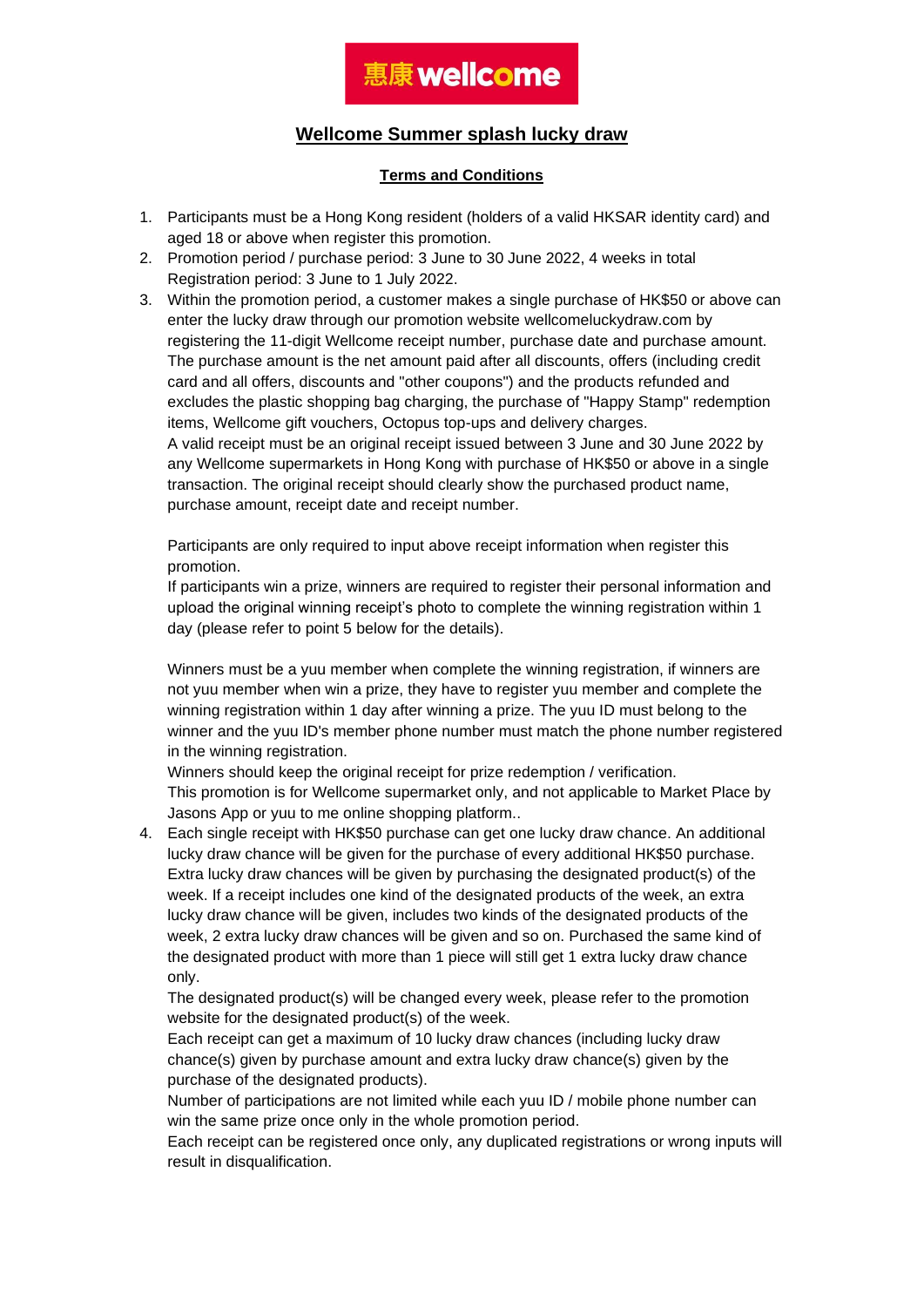5. All prizes of this promotion are instant win prizes. The participant would get the lucky draw result instantly upon complete registration. The prize quotas are set weekly. The instant win prizes include:

- Grand prize: HK\$10,000 Wellcome Supermarket and Lifestyle Supermarkets Shopping Vouchers (1 winner per week, total 4 winners)

- 2nd prize: HK\$5,000 Wellcome Supermarket and Lifestyle Supermarkets Shopping Vouchers (3 winners per week, total 12 winners)

- 3rd prize - Summer Cool prizes:

Each week's 3rd prize and their quota are different, the details as follow:

| Week                                             | <b>Third Prize</b>                                                | <b>Winner Quantity</b> |
|--------------------------------------------------|-------------------------------------------------------------------|------------------------|
| Week 1<br>(2 prizes, 2,000 winners)<br>in total) | "Vita" Cold Brew No Sugar Tea<br>Series Drinks, 2 bottles (500ml) | 1,000 winners          |
|                                                  | "Meiji" Yoghurt, 3 cups (135gm)                                   | 1,000 winners          |
| Week 2<br>(2 prizes, 2,000 winners<br>in total)  | "Vita" Fresh Tea Series Drinks, 2<br>boxes (480ml)                | 1,000 winners          |
|                                                  | "Shunnam" Ready-Made Dessert, 2<br>bags $(250gm)$                 | 1,000 winners          |
| Week 3<br>(1 prize, 1,000 winners<br>in total)   | "Dole" Fruit Pop, 1 box (496ml)                                   | 1,000 winners          |
| Week 4<br>(1 prize, 1,008 winners<br>in total)   | "Bonaqua" Sparkling Mineralized<br>Water, 2 bottles (500ml)       | 1,008 winners          |

For the prizes' favours / options, please refer to the redemption details in the e-voucher and subject to supplies in Wellcome stores.

All winners are required to complete the winning registration within 1 day after win by entering yuu ID and Hong Kong mobile phone number and uploading the original winning receipt's photo.

If winners do not complete the winning registration instantly after win, they are required to re-enter the winning receipt date and winning receipt number in winning registration to verify the winning qualification.

The winner personal information of each winning receipt can be registered once only, and no change is allowed after registration.

Each winning receipt requires separate winning registration, if a winner win more than one prize by different receipts, each winning receipt require an winning registration. Winners who cannot complete the winning registration within 1 day after win, will forfeit the prize without prior notice.

Grand prize and 2nd prize: after winning registration, if the registered information is successfully verified, the winners will be contacted individually by phone to register English full name and confirm the winning within 3 working days.

3rd prize: after winning registration, if the registered information is successfully verified,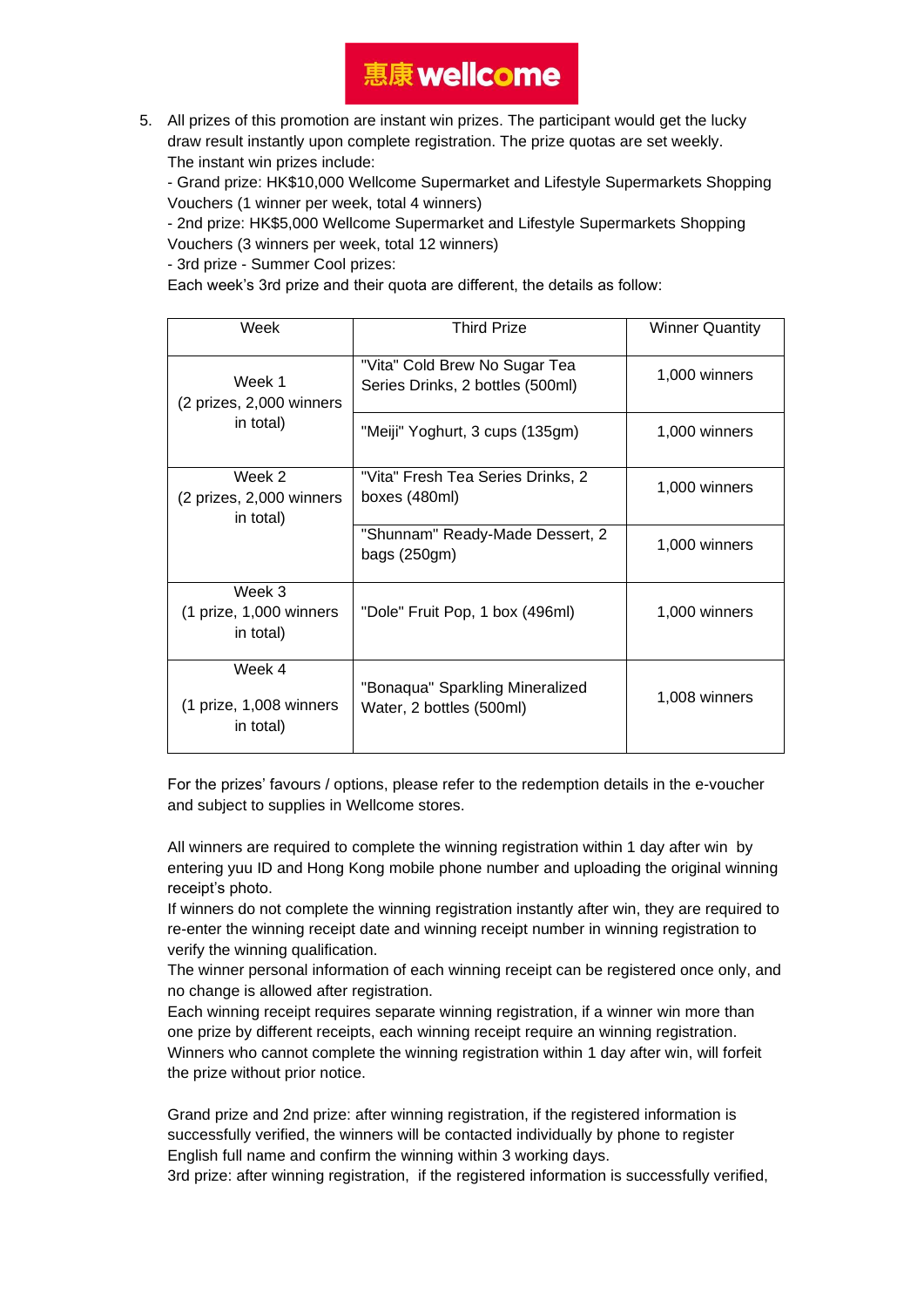the winners will receive SMS of the winning confirmation within 1 working day. The prize's e-voucher will be added to the yuu ID within 14 working days after winners received the SMS of the winning confirmation.

If winners cannot be contacted (grand prize and 2nd prize) / do not receive the winning confirmation SMS or the prizes' e-voucher (3rd prize) within the above period, the winners shall contact us by calling our enquiry hotline by the registered person and phone number within 1 working day during office hours after the above period or the winners will be disqualified. The late enquiries would not be accepted.

The grand prize and 2nd prize winners who cannot complete the winning confirmation within the designated period after received the winning confirmation call or do not redeem the prize on or before the designated date, will forfeit the prize.

The 3rd prize winners who do not redeem the prize within the valid period specified on the e-voucher, will forfeit the prize.

6. The uploaded original winning receipt's photo should clearly show the whole receipt and the transaction details.

The original receipt's photo should clearly show the purchased product name, purchase amount, receipt date and receipt number and match the receipt information input when register this promotion.

Each winning registration can only upload one photo and each photo shall only include one receipt.

The uploaded original winning receipt's photo will be verified. If the receipt information does not meet the promotion requirements or does not match the receipt information input, the receipt photo is incomplete or modified, includes more than one receipt, cannot clearly show the transaction details, it will result in disqualification without prior notice.

7. Each week will run from Friday (12 midnight) to the following Thursday (11:59pm) (except 4th week's lucky draw, 24 June 2022 (12 midnight) to 1 July 2022 (11:59pm) would be considered as 1 week / 4th week).

Each day will run from 12 midnight to 11:59pm.

8. The registration deadline of the lucky draw for each week is as below:

(each valid receipt can be registered on one of the below (based on the registration time) which is on or after the receipt date while each valid receipt can be registered once only in the whole promotion period)

Week 1: 9 June 2022, 11:59pm Week 2: 16 June 2022, 11:59pm Week 3: 23 June 2022, 11:59pm

Week 4: 1 July 2022, 11:59pm

- 9. Winners will be drawn randomly by computer during the below periods: (All prizes of this promotion are instant win prizes, the below dates are for the prizes and
	- prizes quota allocation)
	- Week 1: 3 9 June 2022
	- Week 2: 10 16 June 2022
	- Week 3: 17 23 June 2022

Week 4: 24 June – 1 July 2022

- 10. Delivery note, duplicated receipt, coupon / voucher, credit card customer copy or receipt which only contains plastic shopping bag charge, the purchase of "Happy Stamp" redemption items, Wellcome gift vouchers, Octopus top-ups or delivery charges are not accepted for this promotion.
- 11. If the winners confirmed to have a purchase of HK\$50 or above or the designated products in the registration, yet if under verification, the purchase amount is below HK\$50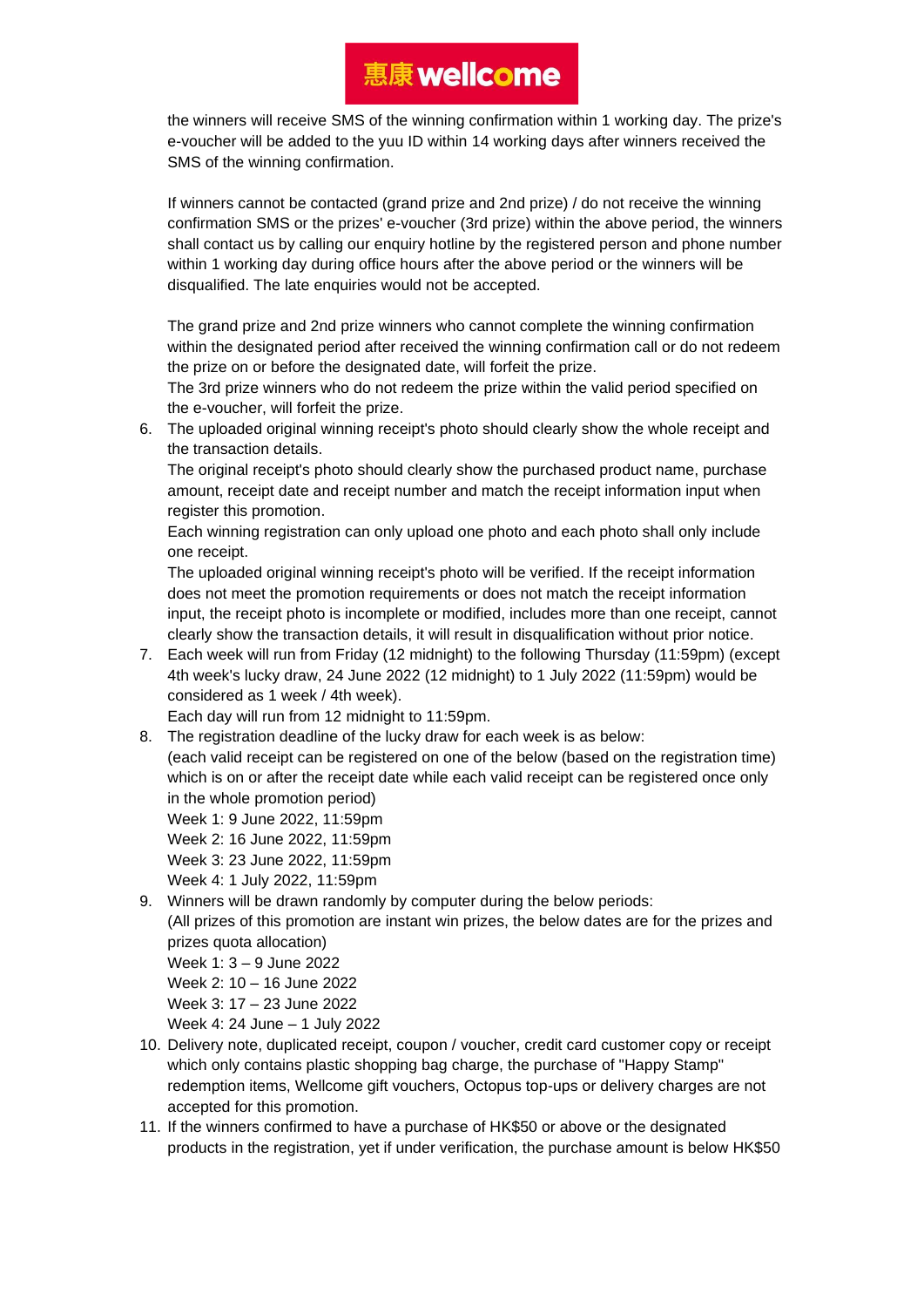or does not match the amount entered or the designated products quantity does not match the quantity entered, it will result in disqualification.

12. The grand prize and 2nd prize winners must redeem the prize or redemption letter in person at specific location and time. Authorized redemption is not allowed. The winners will be required to present the original receipts, the yuu ID in yuu App, the HKID card and redemption details SMS for verifications when redemption. The original receipt will be collected after redemption. If winners fail to present the original receipt, the yuu ID in yuu App, the HKID card or the redemption details SMS, Wellcome reserves the right of disqualification.

The 3rd prize's e-voucher will be added to the winners' registered yuu ID (the record of registering the winning receipt would be final). The yuu ID must belong to the winner and the yuu ID's member phone number must be the same as the information winner registered in the winning registration (the record of registering the winning receipt would be final). The winners must redeem the prizes at Wellcome supermarkets by presenting the e-voucher in yuu App within the valid period specified in the e-voucher. If winners fail to present the e-voucher in yuu App, Wellcome reserves the right of disqualification.

All winners: if the receipt number on the receipt or the yuu ID in yuu App are inconsistent with the information that has been entered / the yuu ID does not belong to the winner / the yuu ID's member phone number are inconsistent with the phone number registered in the winning registration, Wellcome reserves the right of disqualification.

13. All winners must agree the terms and conditions of the prizes and the photos and videos taken in the redemption can be used for the promotional purposes in any channels and media by Wellcome for this promotion.

The 3rd prize winners must agree that Wellcome will transfer their personal information to the prize supplier- DFI Development (HK) Limited for the prize redemption purpose.

14. Apart from the lucky draw result would be announced to the participant instantly upon the complete registration, the end of weekly promotion notice will be announced on Sing Tao Daily and The Standard on below date:

Week 1: 17 June 2022 Week 2: 24 June 2022 Week 3: 30 June 2022 Week 4: 8 July 2022

- 15. The photos are for reference only.
- 16. The prize cannot be transferred, resold or exchanged for cash. Winners agree to abide by the terms and conditions which listed by the prize suppliers of the relevant prizes. Wellcome and the prize suppliers shall not be responsible for any consequences due to the redemption or use of the prizes.
- 17. Participants understand and accept that Wellcome has no legal or other liabilities if any winners are unable to enjoy any prizes for whatever reasons or if any winners suffer from any personal injuries or property losses or damages in the course of his or her enjoyment of any prizes for whatever reasons.
- 18. If Wellcome reasonably believe that the winner maybe unable to understand the terms and conditions in the acknowledgement of receipt or use / operate the prize safely, the prize and its related issues shall be redeemed and handled by the winner's guardian or immediate family member (limited to parent / son or daughter / spouse, need to provide copy of HK Birth Certificate, Marriage Certificate or guardianship certificate and can understand the terms and conditions in the acknowledgement of receipt and use / operate the prize safely). After the redemption, the winner's guardian or immediate family member shall make sure the winner agrees and understands the terms and conditions in the acknowledgement of receipt and uses / operates the prize with the winner.